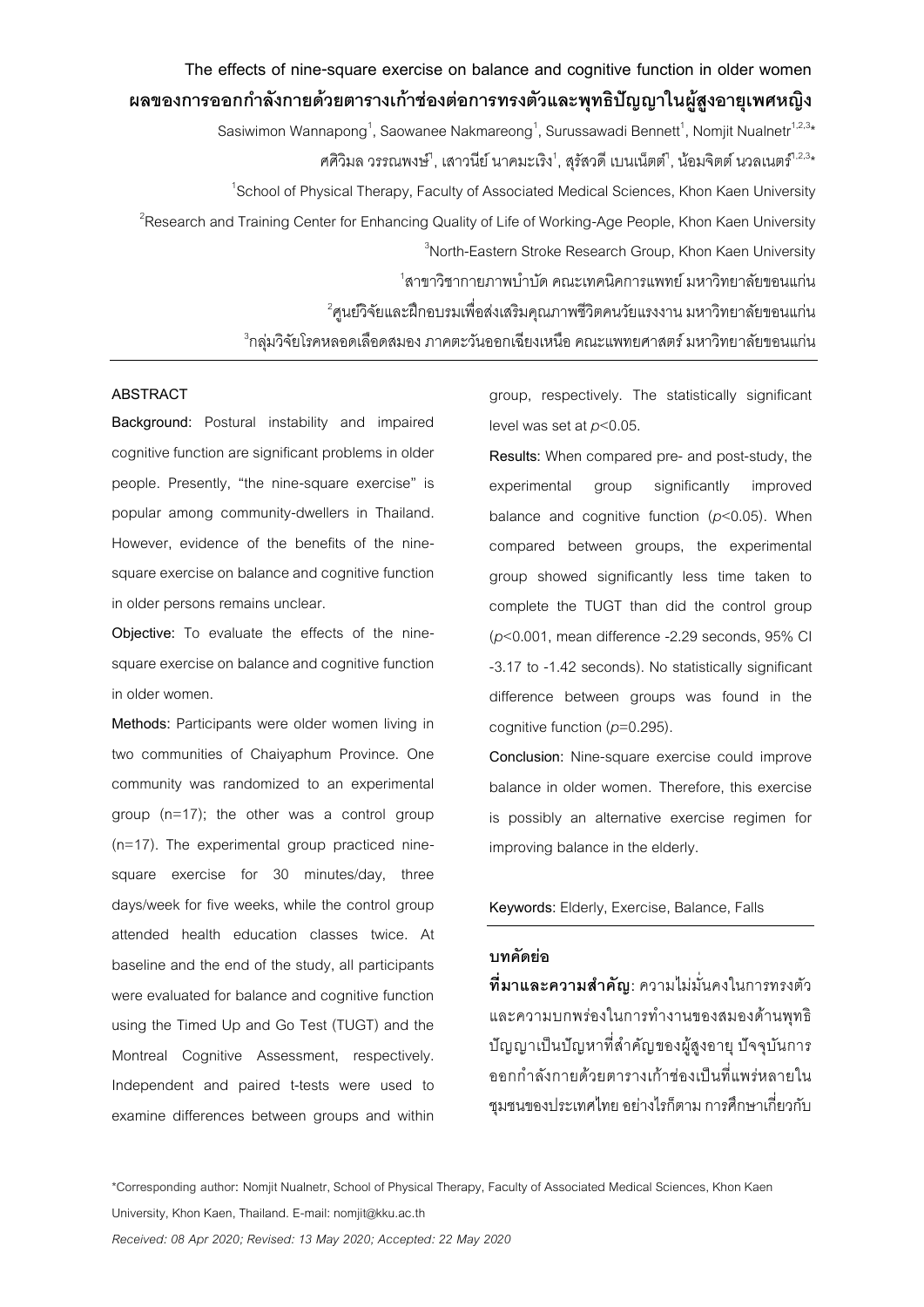ประโยชน์ของการออกก าลังกายด้วยตารางเก้าช่องต่อ การทรงตัวและพุทธิปัญญาของผู้สูงอายุยังไม่ชัดเจน **วัตถุประสงค์**: เพื่อศึกษาผลของการออกกำลังกายด้วย ตารางเก้าช่องต่อการทรงตัวและพุทธิปัญญาในผู้สูงอายุ เพศหญิง

**วิธีการวิจัย:**อาสาสมัครคือผู้สูงอายุเพศหญิงที่อาศัยใน 2ชุมชนของจังหวัดชัยภูมิ โดยชุมชนหนึ่งถูกสุ่มเป็นกลุ่ม ิทดลอง (จำนวน 17 คน) ส่วนอีกชมชนหนึ่งเป็นกล่ม ควบคม (จำนวน 17 คน) อาสาสมัครกล่มทดลองได้รับ การฝึกออกก าลังกายด้วยตารางเก้าช่องวันละ 30 นาที จ านวน 3 วันต่อสัปดาห์ เป็ นเวลา 5 สัปดาห์ ส่วน อาสาสมัครกลุ่มควบคุมได้รับการอบรมความรู้เป็น จ านวน 2 ครั้ง โดยก่อนและหลังการศึกษาอาสาสมัคร ทั้งหมดได้รับการประเมินการทรงตัวและพุทธิปัญญา ด้วย Timed Up and Go Test (TUGT) และ Montreal Cognitive Assessment ตามลำดับ เปรียบเทียบความ แตกต่างของตัวแปรก่อนและหลังเข้าร่วมการศึกษา ระหว่างกลุ่มด้วยสถิติ independent t-testและภายใน กลุ่มด้วยสถิติ paired t-test กำหนดค่านัยสำคัญทาง สถิติที่ *p*<0.05

**ผลการวิจัย:** เมื่อเปรียบเทียบก่อนและหลังสิ้นสุด การศึกษา อาสาสมัครกลุ่มทดลองมีการทรงตัวและพุทธิ ปัญญาดีขึ้นอย่างมีนัยส าคัญทางสถิติ (*p*<0.05) และ เมื่อเปรียบเทียบระหว่างกลุ่ม พบว่ากลุ่มทดลองใช้เวลา ในการทดสอบ TUGT น้อยกว่ากลุ่มควบคุมอย่างมี นัยสำคัญทางสถิติ (*p*<0.001, ความแตกต่างระหว่าง กลุ่ม -2.29 วินาที, 95% CI -3.17 ถึง -1.42 วินาที) ส่วนตัวแปรด้านพุทธิปัญญาพบว่าทั้ง 2 กลุ่มมีความ แตกต่างกันอย่างไม่มีนัยส าคัญทางสถิติ (*p*=0.295) **ี สรุปผล**: การออกกำลังกายด้วยตารางเก้าช่องช่วยเพิ่ม ความสามารถในทรงตัวของผู้สูงอายุเพศหญิงได้ จึงอาจ เป็ นทางเลือกหนึ่งส าหรับการออกก าลังกายเพื่อ พัฒนาการทรงตัวของผู้สูงอายุต่อไป

**ค าส าคัญ:** ผู้สูงอายุ การออกก าลังกาย การทรงตัว หกล้ม

# **Introduction**

The proportion of older people in Thailand is expected to increase from 17% in 2017 to 27% in 2030 and up to 32% in the next 30 years<sup>1,2</sup>. The elderly are more prone to diseases, syndromes, and poor health conditions than other age groups. The aging process can lead to significant physiological and pathological changes, which seem to be associated with an impairment of cognitive function and reductions in functional capacity components, e. g. , balance, muscle strength, and agility $3$ . These deteriorations are frequently connected to increased risk for falls in older individuals $4$ . In Thailand, the incidence of falls in the elderly is 23.2% $^5$ . This incidence is 1.5-2 times more frequent in women than in men $67$ . .

In recent years, there has been wide acceptance of the benefits of exercise on balance and cognitive function in the elderly<sup>8,9</sup>. Exercise regimens recommended for balance improvement include changes in the center of mass, environment, and balance-related sensory inputs, decreases in a base of support and manual support, and increases in movement velocity, numbers of tasks, and balance conditions<sup>10</sup>. Exercises for improving cognitive function should be combined with physical exercises in the form of simultaneous or subsequent training $^{11}$ . Whatever the forms, however, the exercise programs for the elderly should be an enjoyable social activity, can be performed anywhere regardless of season or weather, and does not require special equipment. This will help promote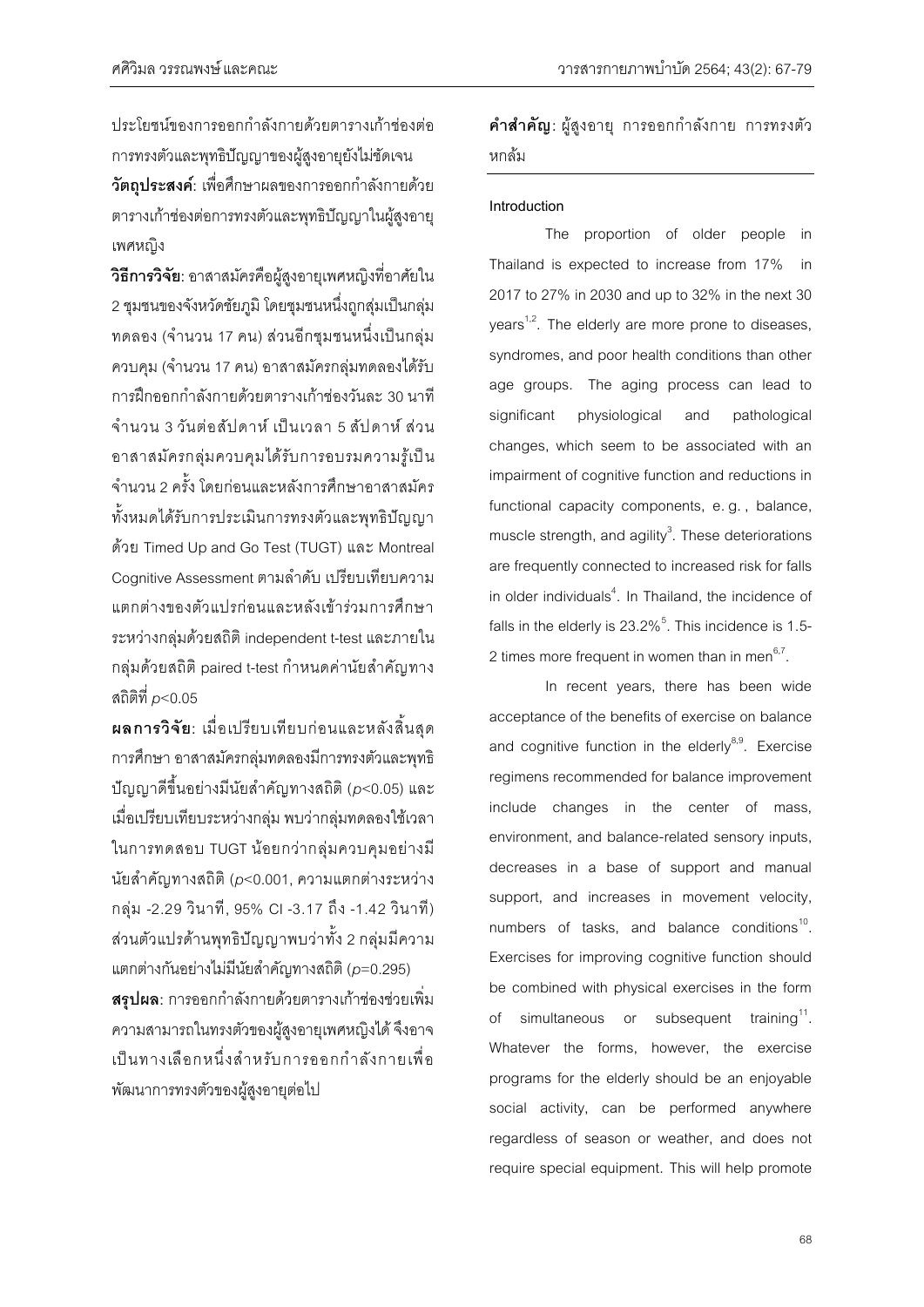the engagement of older people in exercises<sup>12</sup>. A pleasurable and uncomplicated exercise, namely "the nine-square exercise", is becoming popular among Thai people. Based on a concept of "simple actions to achieve optimum benefits", this exercise was originated by Associate Professor Charoen Krabuanrat in 1996 in order to improve speed, coordination, balance, and agility in athletes<sup>13</sup>. Nevertheless, existing studies revealed beneficial effects of nine-square exercise on various aspects of health in young and older adults such as agility<sup>14</sup>, reaction time $15$ . cardiopulmonary endurance $^{16}$ . muscle strength $17,18$ , and mental stress $19$ . . Since movements in the nine-square exercise are in line with the principles of balance exercise, i. e. , changes in the center of mass and movement velocity<sup>10</sup>, this exercise has been widely included in community-based health promotion programs to improve balance for Thai elderly. However, evidence of the benefit of the nine-square exercise on balance is still inconclusive. Cheunsakulpong and Abthaisong<sup>20</sup> reported that the nine-square exercise could improve balance and memory in patients with psychiatric conditions(age 55-75 years). However, there were no comparison groups in this report, and some of the participants were not the elderly. A recent study<sup>17</sup>demonstrated no significant difference in balance improvement between nine-square and conventional balance exercise programs in older women (age 70-79 years), possibly due to no risk for falls of the participants and too short period of the program.

Furthermore, the nine-square exercise can be classified as a simultaneously combined physical and cognitive training since individuals have to follow several step patterns which require physical exertion and a high level of cognitive function, specifically concentrated attention and memory. However, no study involving nine-square exercise and cognitive function in healthy older adults is available in the literature reviews. Therefore, it should be claimed that there is a paucity of scientific knowledge about the effectiveness of the nine-square exercise on balance and cognitive function in the elderly. As a result, a study is needed to evaluate how ninesquare exercise affects the balance and cognitive function of older people. The current study aimed to evaluate the effects of nine-square exercise on balance and cognitive function in older women.

#### **Methods**

This study was an assessor-blinded experimental trial conducted from November 2018 to February 2019 in Kaengkhro District, Chaiyaphum Province. The research protocol was approved by the Khon Kaen University Ethics Committee for Human Research (HE612277) based on the Declaration of Helsinki and the ICH Good Clinical Practice Guidelines and was registered at the Thai Clinical Trials Registry (TCTR20190521003). Written informed consent was required to proceed before the data collection.

#### **Participants**

Two communities of Kaengkhro District were randomly assigned to be either experimental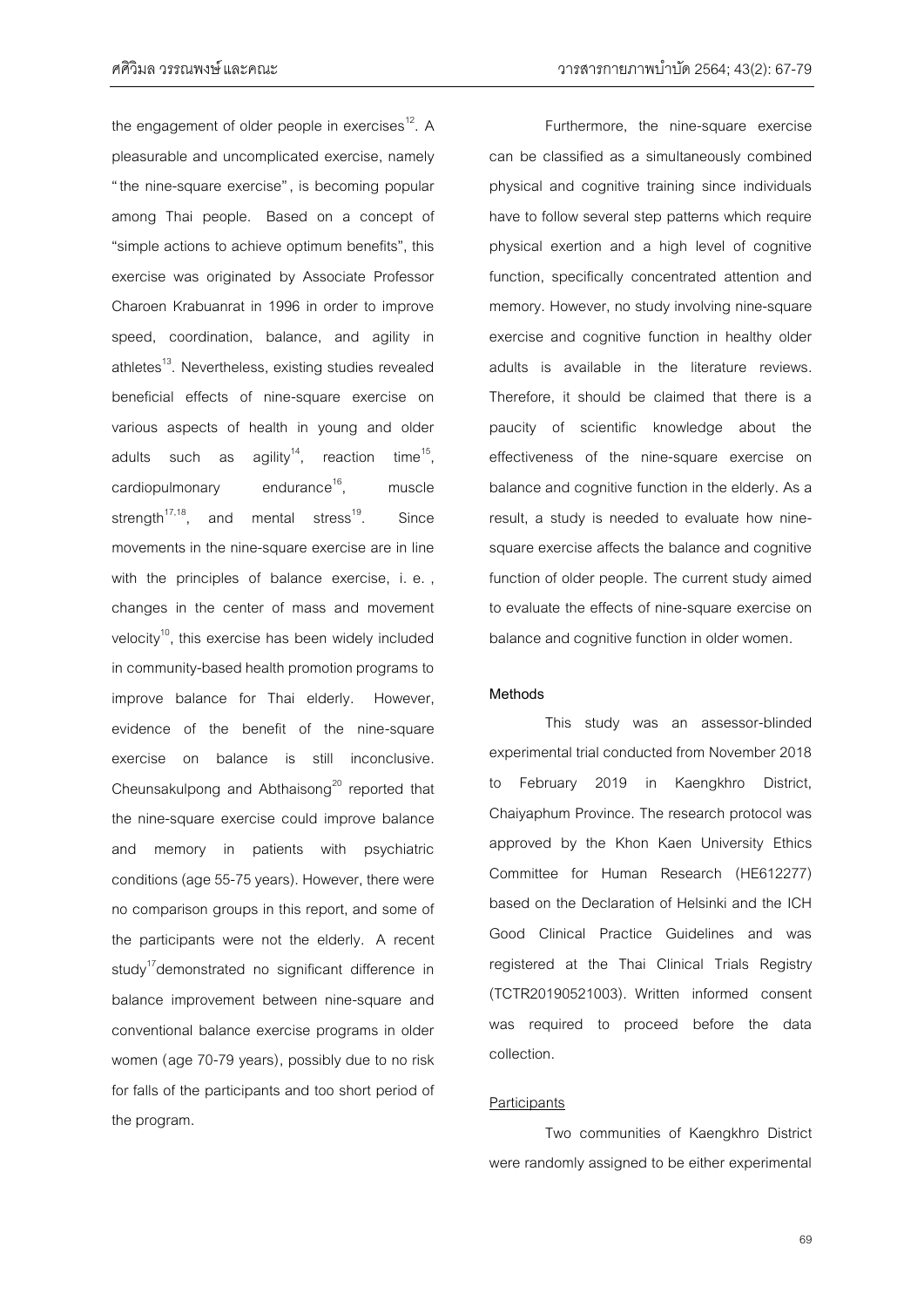or control study areas. These communities were chosen due to the large numbers of older persons and the convenience of the principal investigator (Sasiwimon Wannapong) reaching the areas within half an hour. The process of participant recruitment was held at a community hall of each community. Older women of the communities were recruited through an advertisement asking for volunteers with the following inclusion criteria: age 60-79 years, body mass index ( BMI) 18.5-29.9  $kg/m<sup>2</sup>$ , completing the Timed Up and Go Test (TUGT) with the time longer than 13.5 seconds (indicating older adults with risk for falls) $^{21}$ , being able to communicate verbally and willing to participate and cooperate with the study procedures. Volunteers were excluded if a practitioner determined them that they had significant psychiatric or general medical morbidity precluding their understanding of the nature of the intervention or undertaking the exercises, had a severe cognitive problem (Mini-Mental State Examination in Thai version [MMSE-Thai] <23 for high school education and higher, <18 for elementary school education and <15 for unschooled or illiterate persons) $^{22}$ , walked with gait aid and currently participated in other exercise programs or other research studies regarding balance and cognitive function. Furthermore, obese older women  $(BMI\geq30.0$  $kg/m<sup>2</sup>$ ) were excluded to decrease emergency events during the study, e.g. falls. The participants were withdrawn from the study if they wanted and/or had to be hospitalized during the study period. The target sample size of 34 (17 per group) was calculated to ensure at least 80% power with 5% significance to detect changes in the TUGT and the Montreal Cognitive Assessment (MoCA) of  $2.6 \pm 1.6$  seconds<sup>23</sup> and  $4.0 \pm 3.7$  points<sup>24</sup>, respectively. A maximum drop-out rate of 20% was assumed.

#### **Interventions**

The American College of Sports Medicine $^{25}$  has recommended that to improve balance effectively, the elderly should perform a balance exercise program 20-30 minutes/day, at least twice a week with a moderate to high intensity. Therefore, the participants in the experimental group were assigned to practice a group-based nine-square exercise program 30 minutes/day, three times/week for five weeks (15 exercise classes in total) . This exercise program was classified as a dynamic exercise with moderate intensity (40-60% HRmax or the Borg Rating of Perceived Exertion [RPE] scale at 12-13)<sup>26,27</sup>. The program consisted of a five-minute warm-up, 20-minute nine-square exercise, and five-minute cool-down. In the nine-square exercise session, the participants were advised to step on the floor (90x90 centimeters), partitioned into nine squares. Four step patterns previously applied to Thai older women<sup>17</sup> were included, i.e., lateral, up and down, diamond, and cross steps (Figure 1). All exercise classes were accompanied by music to facilitate the enjoyment of the elderly. By increasing the music tempo, the movement velocity of the nine-square exercise was gradually made faster over the five weeks to ensure that all participants were able to practice all step patterns. The group-based exercise classes were held on Monday, Wednesday, and Friday at the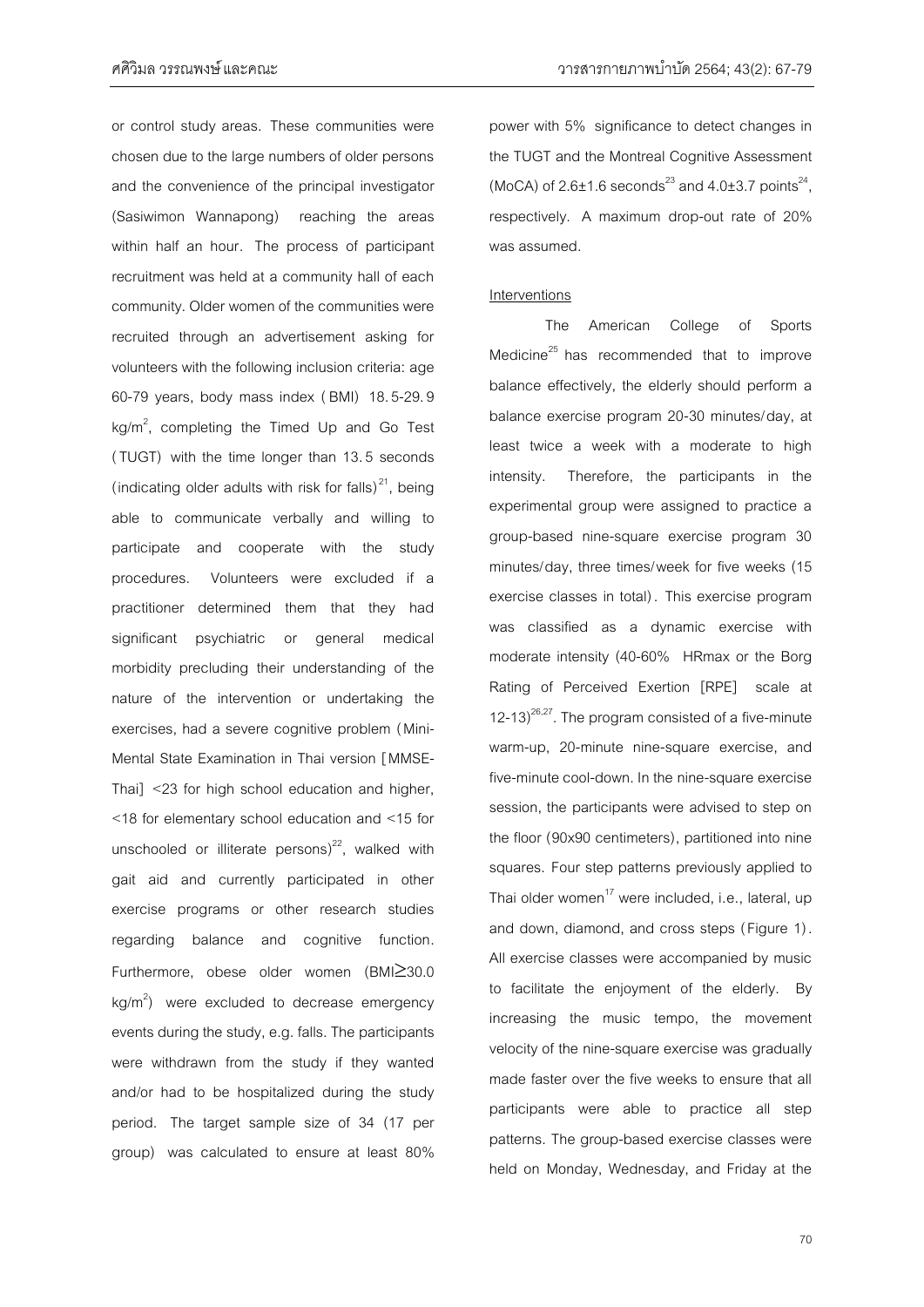community hall under the direction of the principal investigator. Additional classes were arranged for the participants who could not attend on the scheduled dates. Thus, all participants in the experimental group completed a total of 15 exercise classes. Each exercise class was conducted for a maximum of nine participants to ensure optimal supervision by the investigator. Village health volunteers, who were trained for the nine-square exercise prior to commencing the

study, also attended the exercise classes to provide help to individual participants and immediate assistance in an emergency. The ratio of village health volunteers to participants was 1:2. The participants were asked to stop exercising if they were unable to talk comfortably during exercise or the RPE>13 $^{27,28}$ . The feasibility of implementing the nine-square exercise was assessed by recording adverse events, e.g. falls, extreme fatigue, throughout the study.



٥

 $\overline{O}$ 

 $\bigcirc$ 

3) Diamond step

00

 $\bullet$ 

 $\circ$ 

 $\circ$ 

2) Up and down step



Figure 1

 $\circ$ 

 $\bullet$ 

 $\bullet$ 

Step patterns of nine-square exercise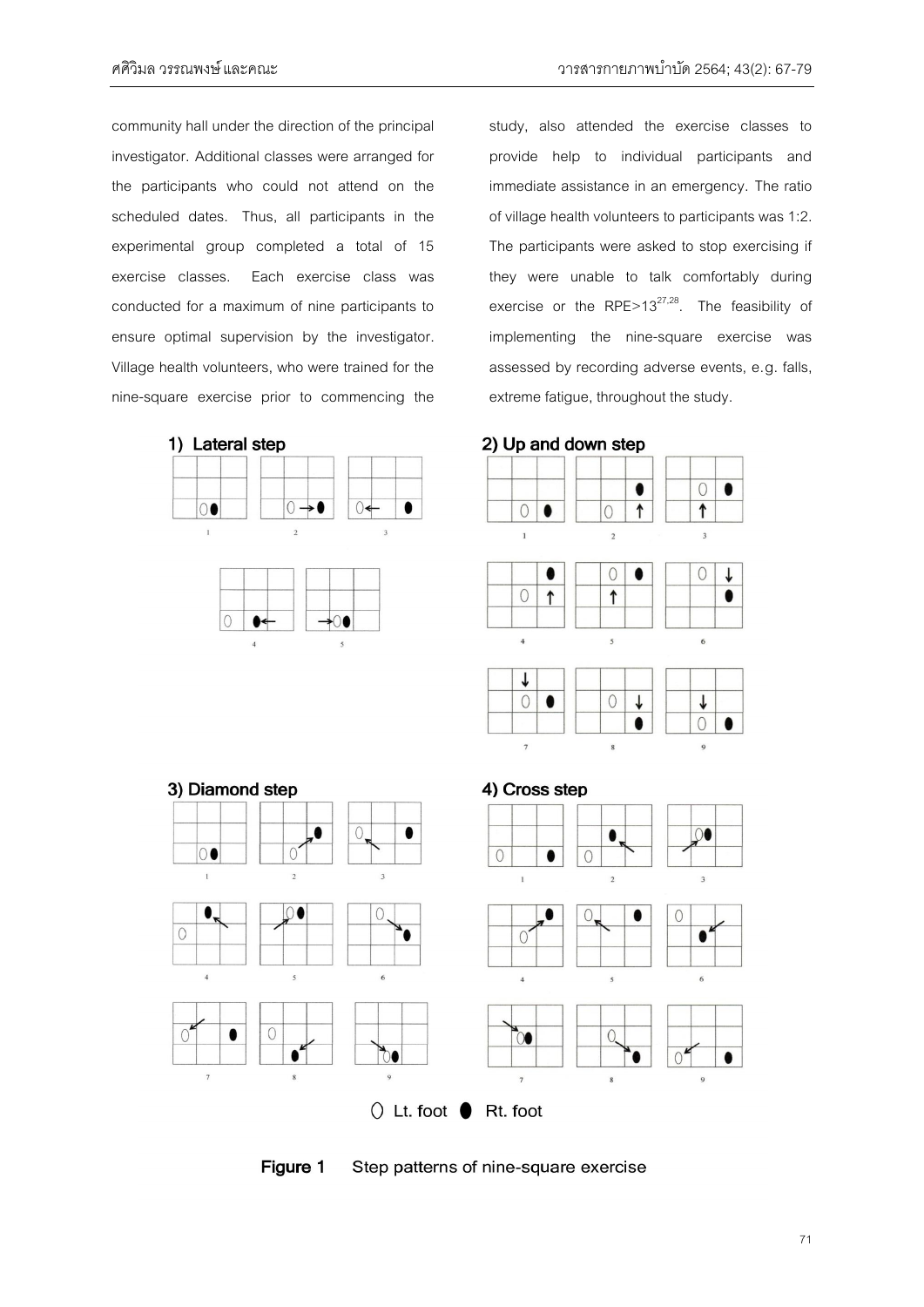The participants in the control group attended 60-minute health education classes designed to reinforce the importance of participants maintaining their pre-program level of activity and to ensuring a minimal attrition rate. The classes were conducted by the principal investigator twice at the second and fourth weeks of the study period. The following topics of interest were presented: common health problems of the elderly, causes and prevention of falls, osteoarthritis, nutrition, and exercise for the elderly.

All participants were requested to maintain their pre-program level of exercise and continue their normal daily life activities throughout the study. They were asked to refrain from commencing any new physical activity program for the duration of the study.

#### Outcome measures

Balance is necessary for maintaining a position and remaining stable while moving from one position to another<sup>29</sup>. Therefore, to evaluate the balance performance of an individual effectively, balance measures should be focused not only on the ability of a person to maintain an upright stance, but also on their ability to adjust their posture to perform functional movements. These activities are included in the  $TUGT^{30}$ . Furthermore, the measure of balance in the TUGT is not dependent on observer variability. The TUGT is able to detect a change in balance of the elderly following exercise programs<sup>30,31</sup>. This psychometric property is an important criterion for any balance test. Regarding cognitive function, the high standard assessment tools for detecting

cognitive impairment are the Computerized Assessment Battery Test for cognitive function<sup>32</sup> and the Cambridge Brain Sciences computerized cognitive battery<sup>33</sup>. However, these objective assessment tools require training as well as technical support; the feasibility of these in the community setting is questionable. Therefore, this study evaluated the cognitive function using the MoCA in Thai version (MoCA-Thai)<sup>22,34,35</sup>, a subjective assessment tool. The TUGT and the MoCA-Thai are appropriate for uses with older people because both measures are comprehensive, safe, quick and easy to administer, and not too complicated.

The TUGT and the MoCA-Thai of individual participants were assessed at pre- and post-intervention periods. All assessments were administered by a research assistant who was blind to the study group assignment. The time recorded for analysis of the TUGT was an average of the two trials, recorded to the nearest onehundredth of a second. The participants were required to answer 10 sub-tests for the MoCA-Thai, including alternative trail making, visuoconstructional skill, naming, memory, attention, sentence repetition, verbal fluency, abstraction, delay recall, and orientation $34$ . The score ranges from 0 to 30 points, with higher scores reflecting high ability in cognitive function. Pre- and post-intervention assessments were done within three days before commencing and after completing the intervention programs, respectively. On the assessment days, the participants were instructed to refrain from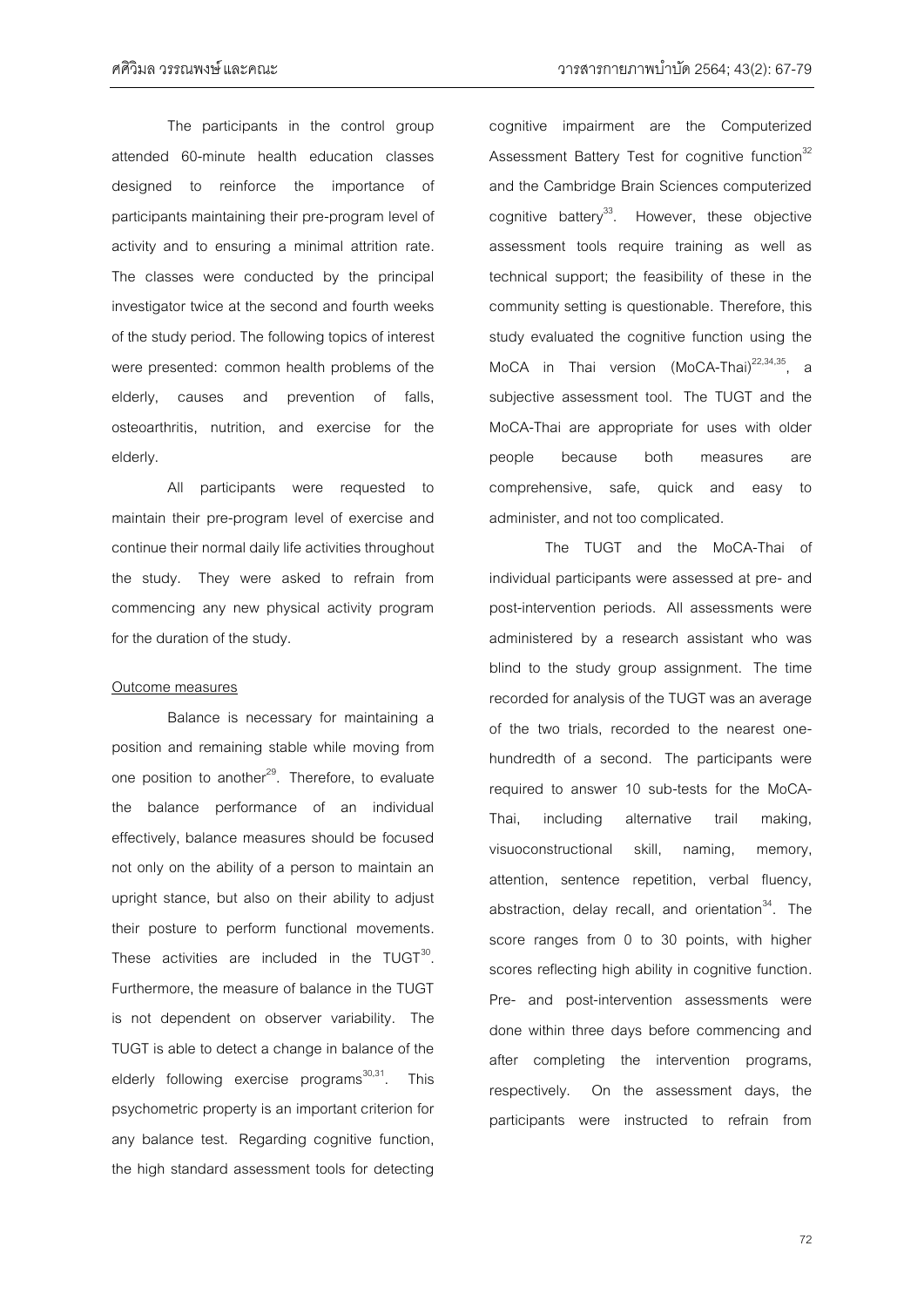drinking tea, coffee or Coca-Cola, and smoking for at least four hours prior to all testing sessions.

#### Statistical analysis

Descriptive analyses were generated to present the demographic characteristics of the participants. The normality of the data set was assessed using the Shapiro-Wilk test. An independent t-test was used to explore the effects of the nine-square exercise on balance and cognitive function of the experimental group when compared with the control group. A paired t-test was applied to compare outcome measures before and after both interventions. Statistical analyses were performed using the Statistical Package for the Social Sciences (SPSS) version 21.0. Statistical significance was set at *p*-value  $< 0.05$ .

#### **Results**

#### **Participants**

A total of 53 volunteers of both study areas were screened as per the inclusion and exclusion criteria; out of which 34 (64.2% ) were included (17 per group) . All of them completed the study with no adverse events. Table 1 shows the demographic characteristics of the participants. Their average age was 63. 8±2. 0 years (range 61-69 years). About 94% of them had some non-communicable diseases such as diabetes, hypertension, and dyslipidemia.

#### Outcome measures

Results for comparisons of balance and cognitive function between the experimental and control groups are presented in Table 2. Baseline

data of the tests did not significantly differ between groups. At the end of the study, only the experimental group showed significant improvements in the TUGT and the MoCA-Thai compared to before exercise. Comparisons between the study groups revealed that, after the five-week intervention programs, the time taken to complete the TUGT was significantly better in the experimental group than in the control group (*p*<0. 001). The mean difference in the TUGT between the experimental and control groups was 2.29 seconds (95% CI -3.17 to -1.42 seconds). No significant difference between groups was found in the MoCA-Thai (*p*=0.295).

## **Discussion**

This study aimed to evaluate the effects of nine-square exercise, a dynamic exercise program with moderate intensity, on balance and cognitive function in community-dwelling older women. At the end of the study, it was revealed that when compared with baseline and with the control group, the nine-square exercise could significantly improve balance of the participants. This finding added to existing knowledge about the beneficial effect of exercise on balance in the elderly<sup>36</sup>. The movements of the nine-square exercise, which are in line with the principles of balance exercise, i.e. , changes in the center of mass and movement velocity<sup>10</sup> may be the underlying explanation of balance improvement of the participants. The between-group significant difference in balance of older women in the current study contrasts with the finding obtained from a previous study<sup>17</sup>. A difference between the previous and current studies in intervention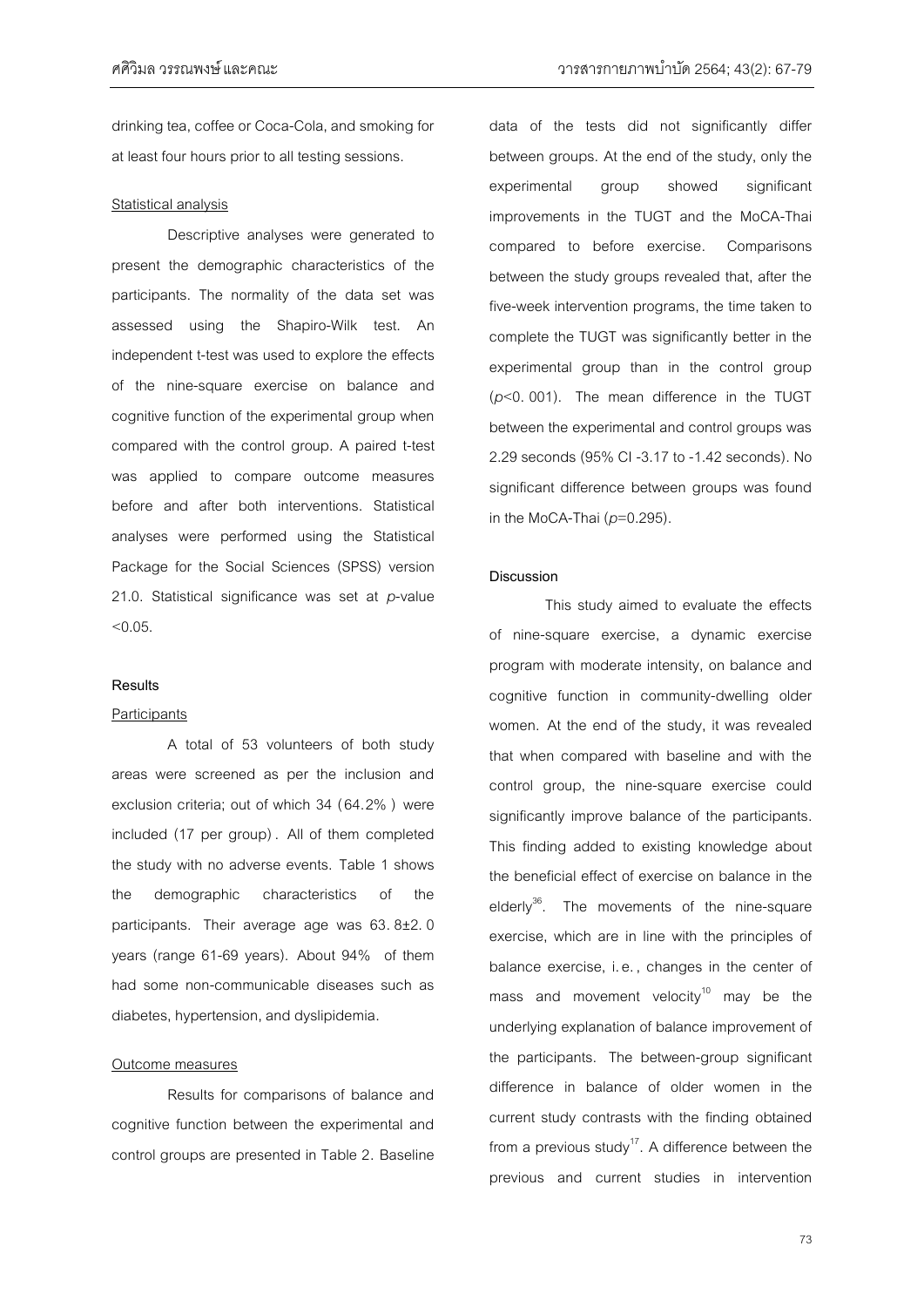|                                                          | Experimental group | Control group |
|----------------------------------------------------------|--------------------|---------------|
| Characteristics                                          | $(n=17)$           | $(n=17)$      |
| Age (years) [mean (standard deviation)]                  | 63.8 (1.9)         | 63.8 (2.2)    |
| Body mass index ( $kg/m^2$ ) [mean (standard deviation)] | 23.6(1.5)          | 23.9(1.8)     |
| Marital status [n (%)]                                   |                    |               |
| single<br>-                                              | 2(11.8)            | 5(29.4)       |
| married                                                  | 13 (76.5)          | 10(58.8)      |
| separated                                                | 2(11.8)            | 2(11.8)       |
| Educational level [n (%)]                                |                    |               |
| no formal education                                      | 0(0.0)             | 1(5.9)        |
| elementary school (primary or secondary)                 | 14 (82.4)          | 16 (94.1)     |
| high school                                              | 3(17.6)            | 0(0.0)        |
| Underlying medical conditions [n (%)]                    |                    |               |
| yes (diabetes, hypertension, dyslipidemia)               | 16 (94.1)          | 16 (94.1)     |
| no                                                       | 1(5.9)             | 1(5.9)        |
| MMSE-Thai (0-30 points) [mean (standard deviation)]      |                    |               |
| overall                                                  | 23.4 (2.2)         | 23.3(2.2)     |
| no formal education                                      |                    | 18.0(0.0)     |
| elementary school (primary or secondary)                 | 22.9(2.2)          | 23.6(1.8)     |
| high school                                              | 25.3(0.6)          |               |

**Table 1** Demographic characteristics of the study population

Note**:** MMSE-Thai: Mini-Mental State Examination in Thai version

programs for control groups (i.e., a conventional balance exercise program versus health education classes, respectively) may help to explain the inconsistent findings. Regarding a significant change in the time taken to complete the TUGT, it was observed that such a change did

not reach a minimal detectable change (MDC) in the elderly of four seconds $37$ . To reach the MDC of this balance test, future studies should increase the complexity of the nine-square step patterns and/or study period. Studies in the elderly with a higher risk for falls are also suggested.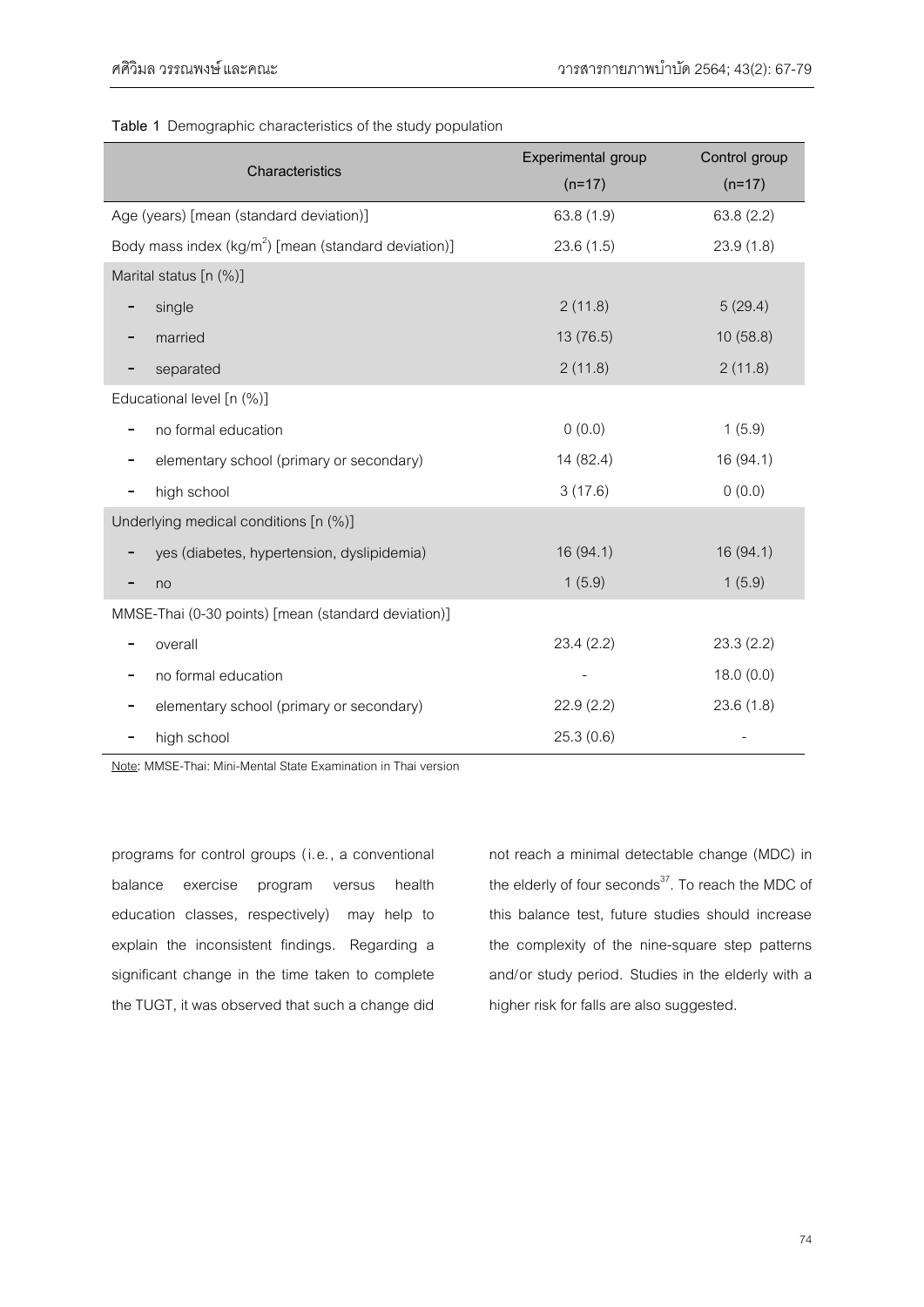| Outcome measures                            | Experimental group<br>$(n=17)$ | Control group<br>$(n=17)$ | Between group<br>differences<br>(95% CI) | <i>p</i> -value* |  |
|---------------------------------------------|--------------------------------|---------------------------|------------------------------------------|------------------|--|
| Timed Up and Go Test (seconds)              |                                |                           |                                          |                  |  |
| Pre-intervention                            | 14.69 (0.76)                   | 14.70 (1.03)              | $-0.01$                                  | 0.981            |  |
|                                             |                                |                           | $(-0.64 \text{ to } 0.62)$               |                  |  |
| Post-intervention                           | 11.99 $(0.99)^a$               | 14.28 (1.47)              | $-2.29$                                  | < 0.001          |  |
|                                             |                                |                           | $(-3.17 \text{ to } -1.42)$              |                  |  |
| Montreal Cognitive Assessment (0-30 points) |                                |                           |                                          |                  |  |
| Pre-intervention                            | 25.53(1.18)                    | 25.35 (1.46)              | 0.18                                     | 0.700            |  |
|                                             |                                |                           | $(-0.75 \text{ to } 1.10)$               |                  |  |
| Post-intervention                           | 26.06 $(1.25)^a$               | 25.59 (1.33)              | 0.47                                     | 0.295            |  |
|                                             |                                |                           | $(-0.43 \text{ to } 1.37)$               |                  |  |

**Table 2** Outcome measures before and after interventions and comparisons between the study groups

Note**:** CI: confidence interval, Data expressed as mean (standard deviation), \* Statistically significant difference between groups was defined as  $p<$  0.05,  $^{\text{a}}$  Significant difference within group

The current study failed to show a significant effect of the nine-square exercise on the participants' cognitive function compared with the control group. This finding contrasts with the previous studies $^{38,39}$ , which have revealed beneficial effects of simultaneously combined physical and cognitive exercise programs on cognitive function in the elderly. Possible explanations for the inconsistent findings are as follows. First, although the most effective exercise prescription for improving cognitive function is still inconclusive $40$ , it is noticeable that the study period of those previous studies $38,39$  is longer than that of the current study (i.e., 16-24 weeks versus five weeks, respectively).Therefore, further studies with a longer study period are recommended to add evidence about the effectiveness of ninesquare exercise on cognitive function in older individuals. Second, since both experimental and

control groups were older women without cognitive impairment and already obtained high baseline scores of the MoCA-Thai (about 25 out of 30 points), opportunities for dramatic changes after the interventions might be small. This could lead to a non-significant finding between groups. Thus, future studies in older persons with some degrees of impaired cognition are suggested to broaden the beneficial impacts of nine-square exercise on cognitive function in the elderly. Third, the cognition mainly used during the nine-square exercise seems to be attention and memory, while the MoCA is a tool used to assess individuals' global cognitive status. Applications of more specific tests of attention and memory can detect changes in cognition resulting from the ninesquare exercise; this claim should be explored in future studies.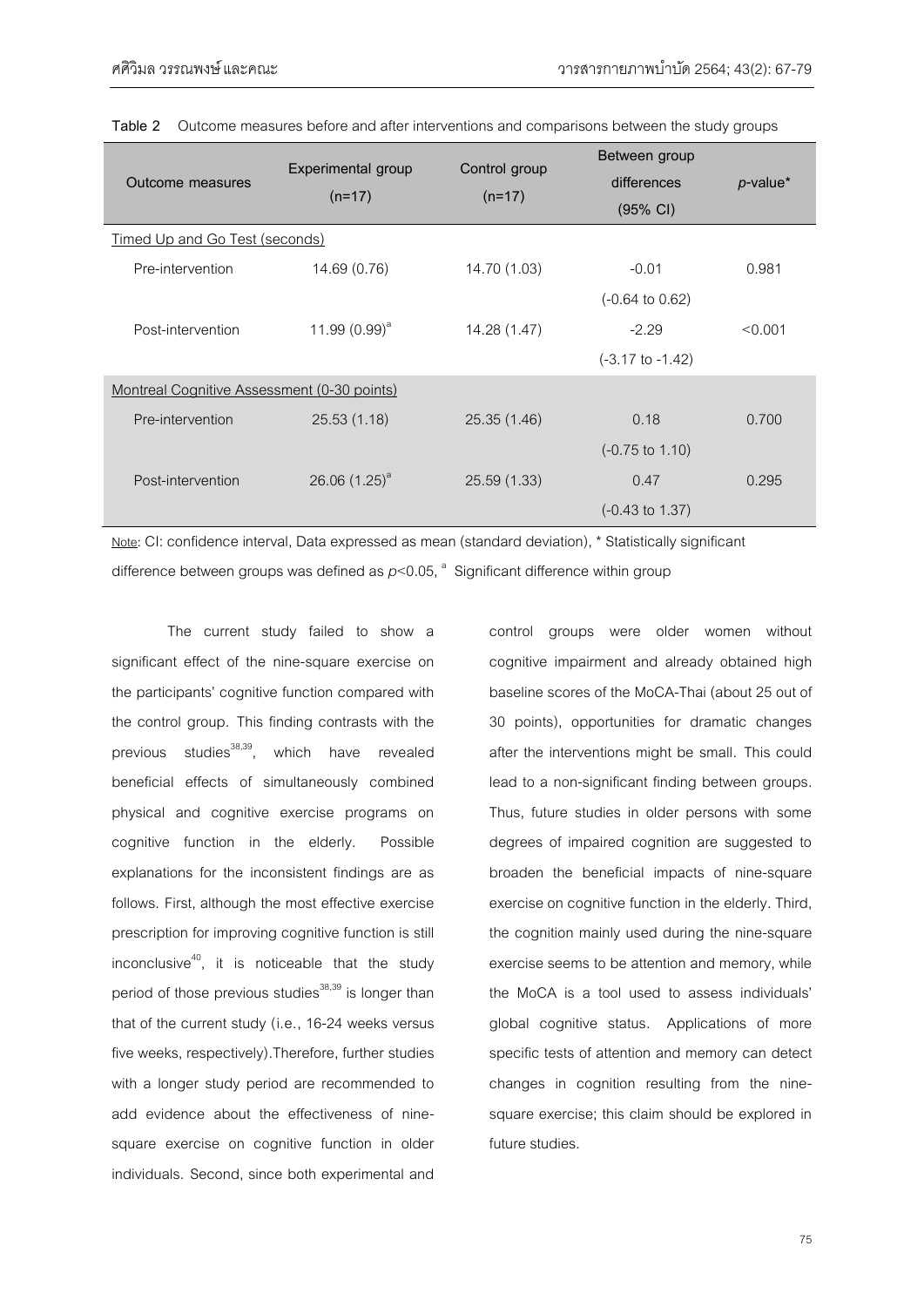ศศิวิมล วรรณพงษ์และคณะ วารสารกายภาพบ าบัด 2564; 43(2): 67-79

Some study limitations were presented in the current study. First, despite attempting to recruit healthy older women aged 60-79 years, the study was limited to the young-old elderly (61-69 years old). Hence, the findings might not be extrapolated to other groups of the elderly. Second, since the participants were aware that they were taking part in a research study, part of changes in outcome measures observed in the study may be due to an increase in the participants' motivation. However, all participants were informed about the two interventions in the trial but were unaware of which intervention was hypothesized to be better. Furthermore, the research assistant who administered the outcome assessments was blinded to the group allocation, and a statistician who analyzed the outcome data was blinded to the treatment group assignment. Thus, although this was not a fully blinded study, measures were taken to minimize bias during data collection and analysis. Third, the exercise classes in this study were operated in groups under the supervision of the investigator. The generalization of the findings to other ways of the nine-square exercise is limited. Further studies of the effectiveness of nine-square exercise in the manner of individual or home-based exercise without leaders are recommended since these sorts of exercise probably affect the enjoyment and attendance at the exercise of the elderly, thereby reducing the positive effects of ninesquare exercise. Fourth, to control for confounding in the study, the investigator asked all participants to maintain their pre-program level of daily activities throughout the study. However, to ensure

this request, future studies should assign a diary to each participant for documenting her activities in daily life. Finally, due to time restraints, this study could only be carried out for five weeks. Thus, a longitudinal study is suggested to determine the long-term effects of the nine-square exercise. Additionally, since the nine-square exercise program in this study has been classified as a dynamic exercise with moderate intensity, further evaluations of the effects of such an exercise program on cardiorespiratory endurance are recommended.

## **Conclusion**

When compared between groups, the superiority of the nine-square exercise over the health education in older women was presented in the balance performance but not in the cognitive function. No adverse conditions associated with the exercise were observed. Therefore, the ninesquare exercise could be an alternative exercise regimen for improving balance in communitydwelling older women.

## **Acknowledgements**

This study was supported by the Faculty of Associated Medical Sciences, Khon Kaen University. The most sincere thanks were expressed to all participants and staff of Chong Sam Mo and Na Nong Thum sub-district health promotion hospitals, Kaengkhro District, Chaiyaphum Province to cooperate with the study. Also, we would like to thank Miss Jittranon Wannapong for her help with statistical analysis.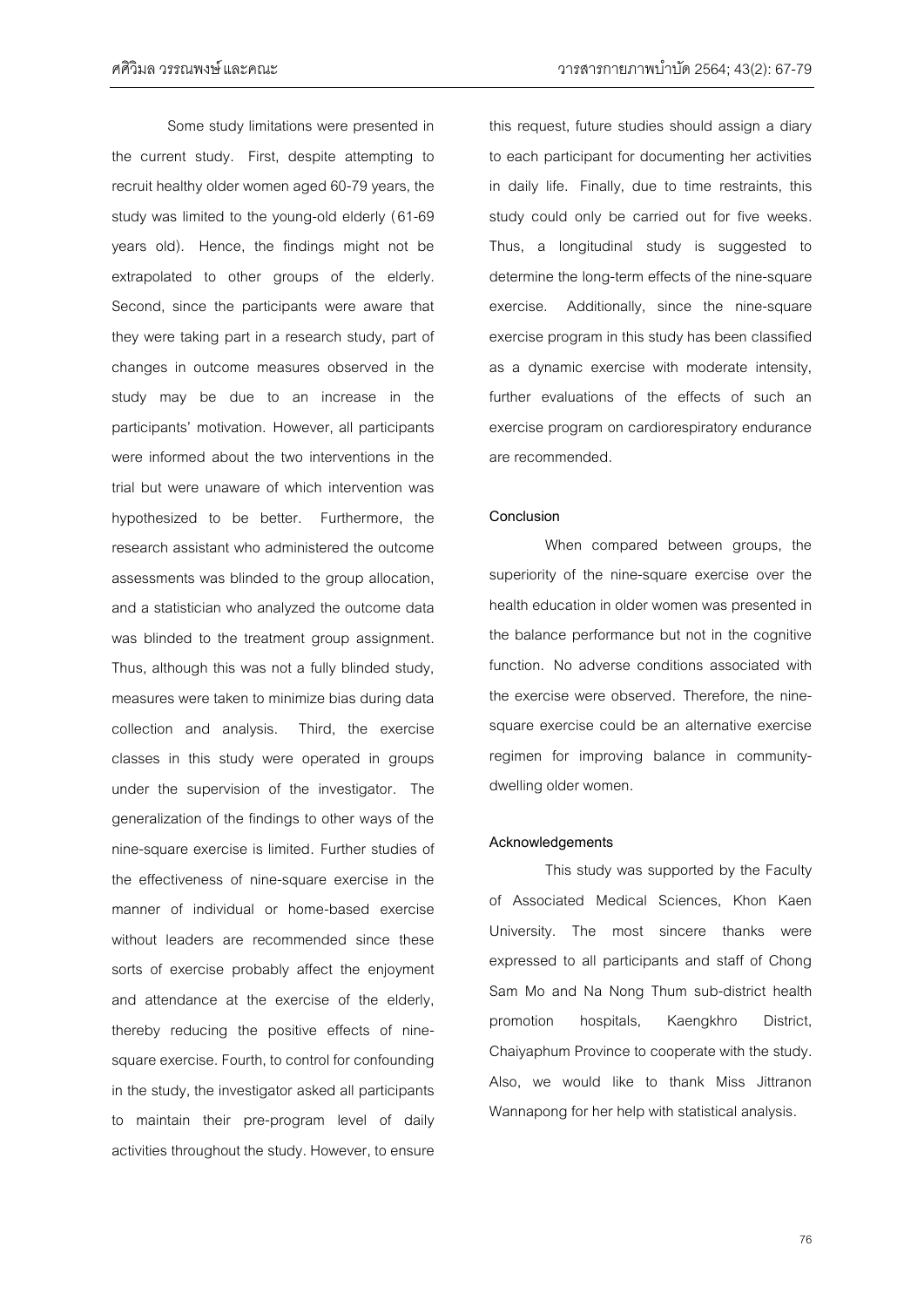#### **References**

- 1. Foundation for Older Persons' Development. Elderly situation in Thailand. Chiang Mai: Foundation for Older Persons' Development; 2015.
- 2. Mahidol Population Gazette. Thailand population 2017. Bangkok: Mahidol Population Gazette; 2017.
- 3. Bird ML, Pittaway JK, Cuisick I, Rattray M, Ahuja K. Age-related changes in physical fall risk factors: result from a 3 year follow-up of community dwelling older adults in Tasmania, Australia. Int J Environ Res Public Health. 2013; 10(11): 5989-97.
- 4. Dhargave P, Sendhilkumar R. Prevalence of risk factors for falls among elderly people living in long-term care homes. J Clin Gerontol Geriatr. 2016; 7(3): 99-103.
- 5. National Statistical Office Thailand. Working of the elderly in Thailand 2017. Bangkok: National Statistical Office Thailand, 2017.
- 6. Jitapunkul S, Na Songkhla M, Chayovan N, Chitratkul A, Choprapawon C, Kachondham Y, et al. Fall and their associated factor: a nation survey of the Thai elderly. J Med Assoc Thai. 1998; 81(4): 233-42.
- 7. Rongmuang D, Nakchattri C, Tongdee J, Sombutboon J. Incidence and factors associated with fall among the communitydwelling elderly, Suratthani. J Phrapokklao Nurs College.2016; 27(Suppl1): 123-38.
- 8. Kamijo K, Hayashi Y, Sakai T, Yahiro T, Tanaka K, Nishihira Y. Acute effects of aerobic exercise on cognitive function in older adults. J Gerontol Psychol Sci.2009; 64B(3): 356-63.
- 9. Kwon IH, Song JY, Kim DY, Son JY, Shim YJ, Shin WS. Comparison of rhythmic and nonrhythmic aerobic exercises on depression and balance in the elderly. Phys Ther Rehabil Sci. 2017; 6(3): 146-51.
- 10.Silsupadol P. Exercise as an intervention for preventing falls in community-dwelling older adults. Thai J Phys Ther.2012; 34(3): 180-92.
- 11.Lauenroth A, Ioannidis AE, Teichmann B. Influence of combined physical and cognitive training on cognition: a systematic review. BMC Geriatr.2016; 16(141): 1-14.
- 12.Yardley L, Beyer N, Hauer K, McKee K, Ballinger C, Todd C. Recommendations for promoting the engagement of older people in activities to prevent falls. Qual Saf Health Care. 2007; 16(3): 230-4.
- 13.Kerdjarean S. The effect of nine-square training on the table at the speed of 90 and 120 beats per minute upon the hand response time of 7-8 year-old boys [Master Thesis in Sports Science] . Bangkok: Graduate School, Kasetsart University, 2008.
- 14.Krabuanrat C, Manunyanon S. The effect of different size of the matrix of nine square on agility for badminton [Master Thesis in Sports Science]. Bangkok: Graduate School, Kasetsart University, 2011.
- 15.Watchiramekakul L, Krabuanrat C, Reungthai R. Effect of specific movement training program on reaction time in taekwondo player. J Sport Sci Tech.2011; 11(1): 176-91.
- 16.Junprasert S, Toonsiri C, Chalaem T, Choojun N, Kirdnoil P, Songprasert A, et al. Impact of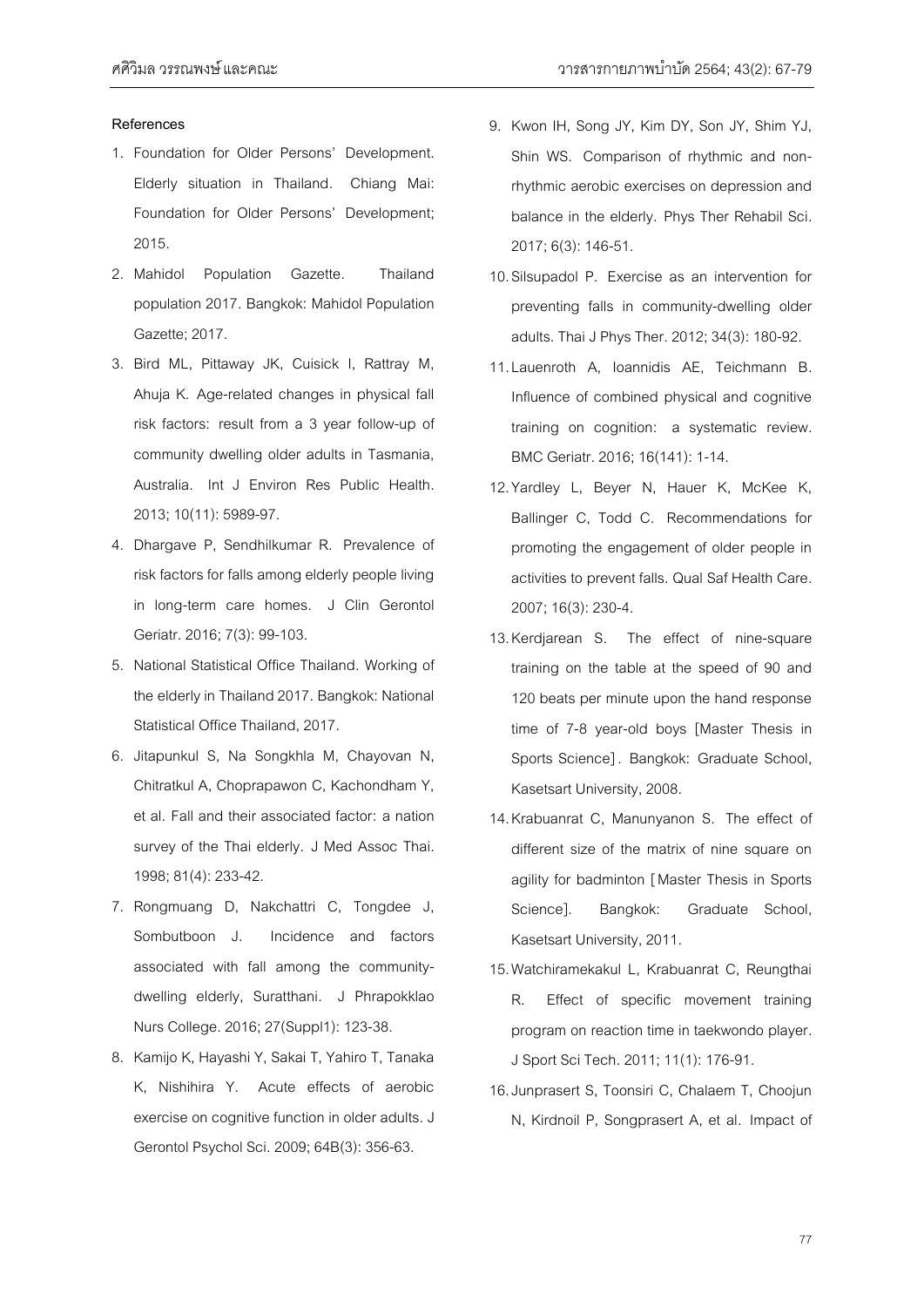nine-square Thai dancing on elderly people's health. Thai J Nurs Coun.2013; 28(4): 60-80.

- 17.Nualnetr N, Aonsri C, Chaipipat N. A comparison of 9-square exercise and conventional balance exercise on balance in older women. Thai J Phys Ther. 2016; 38(3) : 93-102.
- 18.Ronnarithivichai C, Thaweeboon T, Petchpansri S, Sujijantararat R, Boonchan N, Kridiborworn C. The evaluation of physical fitness before and after 9-square-table aerobic exercise and rubber ring stretching of elders in the health promotion program for the elderly, Faculty of Nursing, Mahidol University. J Nurs Sci.2009; 27(3): 68-77.
- 19.Chidduan Y, Unaromlert T. Effects of stress reducing program to reduce the stress of children and youth in the Nakhonpathom Juvenile Detention Home. ASJ-PSU. 2013; 24(4): 65-78.
- 20.Cheunsakulpong T, Abthaisong O. The effect of moving the body in the nine squares table with balance and memory in geriatric psychiatric patients who admitted in Prakaisuk ward. J Srithanya Hospital. 2012; 13(1): 16-26.
- 21.Jalayondeja C. Falls screening by Timed Up and Go (TUG). J Med Tech Phys Ther. 2014; 26(1): 5-16.
- 22.Prasat Neurological Institute. Clinical practice guidelines: dementia. Bangkok: Tana Press Printing, 2014.
- 23.Nokham R, Panuthai S, Khampolsin T. Effect of square-stepping exercise on balance among older persons. Nurs J. 2016; 43(3): 58-68.
- 24.Joanne F, George SM, Claire O, Bellinda KK, Hilary C, Anne KR. Measurement error, reliability, and minimum detectable change in the Mini-Mental State Examination, Montreal Cognitive Assessment, and color trails test among community living middle-aged and older adults. J Alzheimers Dis. 2016; 53(3) : 1107-14.
- 25.American College of Sports Medicine. ACSM issues new recommendations on quantity and quality of exercise [online] 2011 [cited 2018 February 28]. Available from: https://www. prweb.com/pdfdownload/8606343.pdf
- 26.Pescatello L, Arena R, Riebe D, Thompson P. ACSM's guidelines for exercise testing and prescription. 9<sup>th</sup> ed. Baltimore: Lippincott Williams & Wilkins, 2014.
- 27.Ritchie C. Rating of perceived exertion (RPE). J Physiother. 2012; 58(1): 62.
- 28.Anthony L, Aznar-Lain S. Intensity of physical activity and the "talk test" : a brief review and practical application. ACSMs Health Fit J. 2008; 12(3): 13-7.
- 29.Berg KO, Maki BE, Williams JI, Holliday PJ, Wood-Dauphinee SL. Clinical and laboratory measures of postural balance in an elderly population. Arch Phys Med Rehabil. 1992; 73(11): 1073-80.
- 30.Podsiadlo D, Richardson S. The timed "Up & Go": a test of basic functional mobility for frail elderly persons. J Am Geriatr Soc.1991; 39(2): 142-8.
- 31.Skelton DA, McLaughlin AW. Training functional ability in old age. Physiotherapy 1996; 82(3): 159-67.